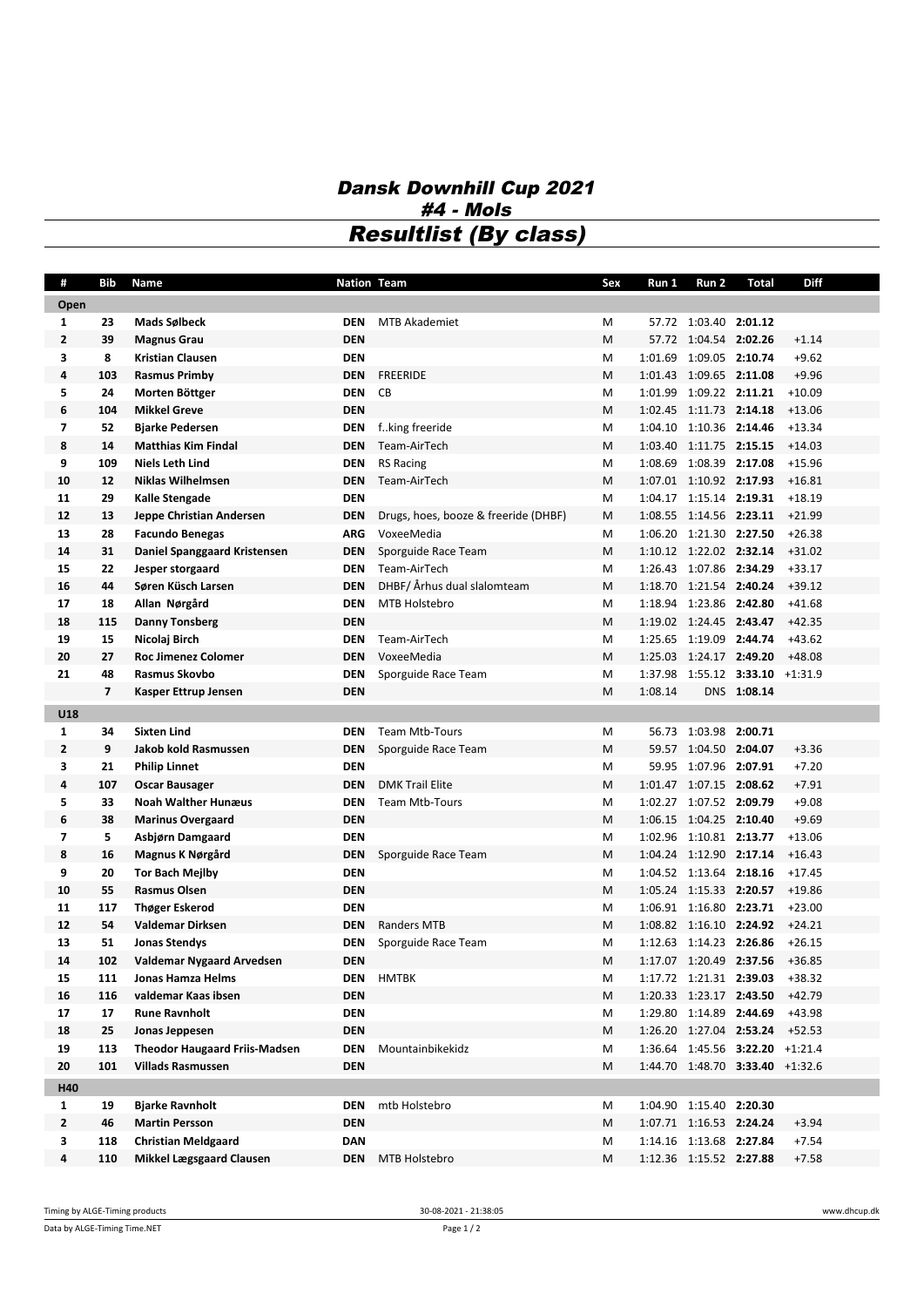## *Dansk Downhill Cup 2021 - #4 - Mols Resultlist (By class)*

| #              | Bib | Name                          | <b>Nation Team</b> |                               | Sex | Run 1 | Run 2                   | Total                                       | <b>Diff</b> |  |
|----------------|-----|-------------------------------|--------------------|-------------------------------|-----|-------|-------------------------|---------------------------------------------|-------------|--|
| 5              | 105 | <b>Christian Munk Poulsen</b> | <b>DEN</b>         | Team Tiele Efterskole Forever | M   |       |                         | 1:17.36 1:21.03 2:38.39                     | $+18.09$    |  |
| 6              | 58  | <b>Krestian Muhlig</b>        | <b>DEN</b>         | <b>Skanderborg Downhill</b>   | M   |       | 1:22.46 1:25.21 2:47.67 |                                             | $+27.37$    |  |
| Women          |     |                               |                    |                               |     |       |                         |                                             |             |  |
|                | 108 | Rikke Jensen                  | <b>DEN</b>         |                               | W   |       | 1:13.21 1:17.73 2:30.94 |                                             |             |  |
| $\overline{2}$ | 11  | Thilde Bødtker                | <b>DEN</b>         |                               | W   |       |                         | 1:13.45 1:22.65 2:36.10                     | $+5.16$     |  |
| 3              | 114 | Mie Sørup                     | <b>DEN</b>         |                               | W   |       |                         | $1:23.25$ $1:29.47$ <b>2:52.72</b> $+21.78$ |             |  |
| 4              | 112 | <b>Ditte Clausen</b>          | <b>DEN</b>         |                               | W   |       |                         | $1:31.44$ $1:21.70$ <b>2:53.14</b> $+22.20$ |             |  |
| 5              | 106 | <b>Neel Riiber</b>            | <b>DEN</b>         |                               | W   |       |                         | 1:31.62 1:31.26 3:02.88 +31.94              |             |  |
| 6              | 49  | Diana "Trail Love"            | <b>DEN</b>         | C.C.C Crazy Copenhagen Chicks | W   |       |                         | 2:19.32 1:22.92 3:42.24 +1:11.3             |             |  |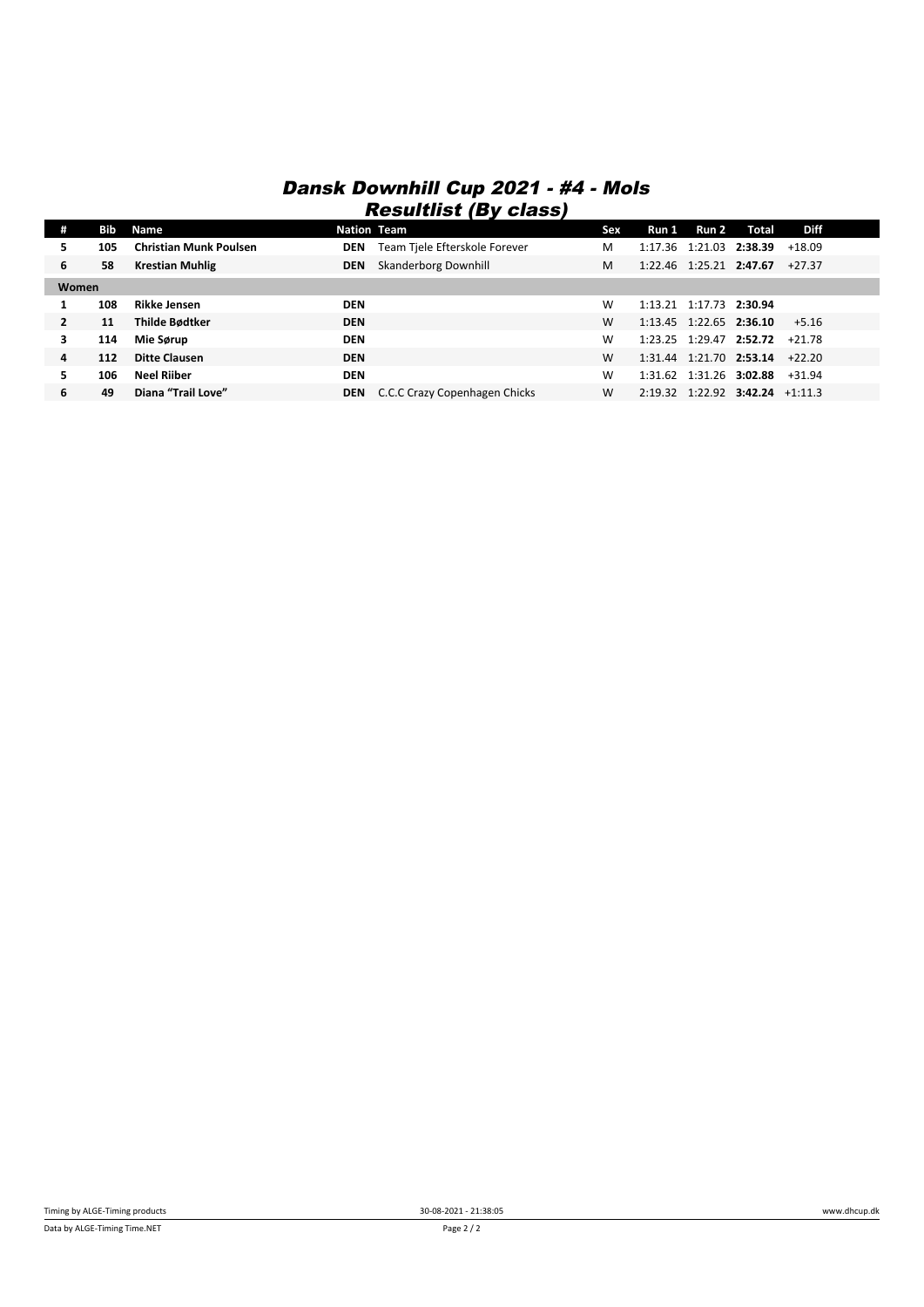## *Dansk Downhill Cup 2021 #4 - Mols Resultlist (All)*

| #            | Bib | Name                               | Nation Team |                                  | Sex | Class | Run 1   | Run 2                   | <b>Total</b>                    | <b>Diff</b> |
|--------------|-----|------------------------------------|-------------|----------------------------------|-----|-------|---------|-------------------------|---------------------------------|-------------|
| $\mathbf{1}$ | 34  | <b>Sixten Lind</b>                 | DEN         | Team Mtb-Tours                   | М   | U18   |         | 56.73 1:03.98 2:00.71   |                                 |             |
| $\mathbf{2}$ | 23  | Mads Sølbeck                       | <b>DEN</b>  | <b>MTB Akademiet</b>             | M   | Open  |         | 57.72 1:03.40 2:01.12   |                                 | $+0.41$     |
| 3            | 39  | <b>Magnus Grau</b>                 | <b>DEN</b>  |                                  | М   | Open  |         | 57.72 1:04.54 2:02.26   |                                 | $+1.55$     |
| 4            | 9   | Jakob kold Rasmussen               | <b>DEN</b>  | Sporguide Race Team              | M   | U18   |         | 59.57 1:04.50 2:04.07   |                                 | $+3.36$     |
| 5            | 21  | <b>Philip Linnet</b>               | <b>DEN</b>  |                                  | M   | U18   |         | 59.95 1:07.96 2:07.91   |                                 | $+7.20$     |
| 6            | 107 | Oscar Bausager                     | <b>DEN</b>  | <b>DMK Trail Elite</b>           | M   | U18   |         | 1:01.47 1:07.15 2:08.62 |                                 | $+7.91$     |
| 7            | 33  | <b>Noah Walther Hunæus</b>         | <b>DEN</b>  | <b>Team Mtb-Tours</b>            | M   | U18   |         | 1:02.27 1:07.52 2:09.79 |                                 | $+9.08$     |
| 8            | 38  | <b>Marinus Overgaard</b>           | <b>DEN</b>  |                                  | M   | U18   |         | 1:06.15 1:04.25 2:10.40 |                                 | $+9.69$     |
| 9            | 8   | <b>Kristian Clausen</b>            | <b>DEN</b>  |                                  | M   | Open  |         | 1:01.69 1:09.05 2:10.74 |                                 | $+10.03$    |
| 10           | 103 | <b>Rasmus Primby</b>               | DEN         | <b>FREERIDE</b>                  | M   | Open  |         | 1:01.43 1:09.65 2:11.08 |                                 | $+10.37$    |
| 11           | 24  | Morten Böttger                     | <b>DEN</b>  | CB                               | M   | Open  | 1:01.99 | 1:09.22 2:11.21         |                                 | $+10.50$    |
| 12           | 5   | Asbjørn Damgaard                   | <b>DEN</b>  |                                  | M   | U18   | 1:02.96 | 1:10.81 2:13.77         |                                 | $+13.06$    |
| 13           | 104 | <b>Mikkel Greve</b>                | <b>DEN</b>  |                                  | M   | Open  |         | 1:02.45 1:11.73 2:14.18 |                                 | $+13.47$    |
| 14           | 52  | <b>Bjarke Pedersen</b>             | <b>DEN</b>  | fking freeride                   | M   | Open  |         | 1:04.10 1:10.36 2:14.46 |                                 | $+13.75$    |
| 15           | 14  | <b>Matthias Kim Findal</b>         | DEN         | Team-AirTech                     | M   | Open  |         | 1:03.40 1:11.75 2:15.15 |                                 | $+14.44$    |
| 16           | 109 | <b>Niels Leth Lind</b>             | <b>DEN</b>  | <b>RS Racing</b>                 | М   | Open  |         | 1:08.69 1:08.39 2:17.08 |                                 | $+16.37$    |
| 17           | 16  | Magnus K Nørgård                   | DEN         | Sporguide Race Team              | м   | U18   |         | 1:04.24 1:12.90 2:17.14 |                                 | $+16.43$    |
| 18           | 12  | <b>Niklas Wilhelmsen</b>           | <b>DEN</b>  | Team-AirTech                     | М   | Open  |         | 1:07.01 1:10.92 2:17.93 |                                 | $+17.22$    |
| 19           | 20  | <b>Tor Bach Mejlby</b>             | <b>DEN</b>  |                                  | M   | U18   |         | 1:04.52 1:13.64 2:18.16 |                                 | $+17.45$    |
| 20           | 29  | Kalle Stengade                     | <b>DEN</b>  |                                  | M   | Open  |         | 1:04.17 1:15.14 2:19.31 |                                 | $+18.60$    |
| 21           | 19  | <b>Bjarke Ravnholt</b>             | <b>DEN</b>  | mtb Holstebro                    | М   | H40   |         | 1:04.90 1:15.40 2:20.30 |                                 | $+19.59$    |
| 22           | 55  | <b>Rasmus Olsen</b>                | <b>DEN</b>  |                                  | M   | U18   |         | 1:05.24 1:15.33 2:20.57 |                                 | $+19.86$    |
| 23           | 13  | Jeppe Christian Andersen           | <b>DEN</b>  | Drugs, hoes, booze & freeride (D | M   | Open  |         | 1:08.55 1:14.56 2:23.11 |                                 | $+22.40$    |
| 24           | 117 | <b>Thøger Eskerod</b>              | <b>DEN</b>  |                                  | M   | U18   |         | 1:06.91 1:16.80 2:23.71 |                                 | $+23.00$    |
| 25           | 46  | <b>Martin Persson</b>              | <b>DEN</b>  |                                  | M   | H40   |         | 1:07.71 1:16.53 2:24.24 |                                 | $+23.53$    |
| 26           | 54  | Valdemar Dirksen                   | <b>DEN</b>  | <b>Randers MTB</b>               | M   | U18   |         | 1:08.82 1:16.10 2:24.92 |                                 | $+24.21$    |
| 27           | 51  | <b>Jonas Stendys</b>               | DEN         | Sporguide Race Team              | M   | U18   |         | 1:12.63 1:14.23 2:26.86 |                                 | $+26.15$    |
| 28           | 28  | <b>Facundo Benegas</b>             | ARG         | VoxeeMedia                       | M   | Open  |         | 1:06.20 1:21.30 2:27.50 |                                 | $+26.79$    |
| 29           | 118 | <b>Christian Meldgaard</b>         | <b>DAN</b>  |                                  | M   | H40   |         | 1:14.16 1:13.68 2:27.84 |                                 | $+27.13$    |
| 30           | 110 | <b>Mikkel Lægsgaard Clausen</b>    | DEN         | MTB Holstebro                    | M   | H40   |         | 1:12.36 1:15.52 2:27.88 |                                 | $+27.17$    |
| 31           | 108 | <b>Rikke Jensen</b>                | <b>DEN</b>  |                                  | W   | Women |         | 1:13.21 1:17.73 2:30.94 |                                 | $+30.23$    |
| 32           | 31  | <b>Daniel Spanggaard Kristense</b> | <b>DEN</b>  | Sporguide Race Team              | M   | Open  |         | 1:10.12 1:22.02 2:32.14 |                                 | $+31.43$    |
| 33           | 22  | Jesper storgaard                   | DEN         | Team-AirTech                     | M   | Open  |         | 1:26.43 1:07.86 2:34.29 |                                 | $+33.58$    |
| 34           | 11  | <b>Thilde Bødtker</b>              | <b>DEN</b>  |                                  | W   | Women |         | 1:13.45 1:22.65 2:36.10 |                                 | $+35.39$    |
| 35           | 102 | <b>Valdemar Nygaard Arvedse</b>    | <b>DEN</b>  |                                  | М   | U18   |         | 1:17.07 1:20.49 2:37.56 |                                 | $+36.85$    |
| 36           | 105 | <b>Christian Munk Poulsen</b>      | DEN         | Team Tiele Efterskole Forever    | М   | H40   |         | 1:17.36 1:21.03 2:38.39 |                                 | $+37.68$    |
| 37           | 111 | <b>Jonas Hamza Helms</b>           | <b>DEN</b>  | <b>HMTBK</b>                     | M   | U18   |         | 1:17.72 1:21.31 2:39.03 |                                 | $+38.32$    |
| 38           | 44  | Søren Küsch Larsen                 | <b>DEN</b>  | DHBF/ Århus dual slalomteam      | M   | Open  |         | 1:18.70 1:21.54 2:40.24 |                                 | +39.53      |
| 39           | 18  | Allan Nørgård                      |             | <b>DEN</b> MTB Holstebro         | М   | Open  |         |                         | 1:18.94 1:23.86 2:42.80 +42.09  |             |
| 40           | 115 | <b>Danny Tonsberg</b>              | DEN         |                                  | M   | Open  |         | 1:19.02 1:24.45 2:43.47 |                                 | $+42.76$    |
| 41           | 116 | valdemar Kaas ibsen                | <b>DEN</b>  |                                  | М   | U18   |         | 1:20.33 1:23.17 2:43.50 |                                 | $+42.79$    |
| 42           | 17  | <b>Rune Ravnholt</b>               | <b>DEN</b>  |                                  | M   | U18   |         | 1:29.80 1:14.89 2:44.69 |                                 | $+43.98$    |
| 43           | 15  | Nicolaj Birch                      | DEN         | Team-AirTech                     | м   | Open  |         | 1:25.65 1:19.09 2:44.74 |                                 | $+44.03$    |
| 44           | 58  | <b>Krestian Muhlig</b>             | <b>DEN</b>  | <b>Skanderborg Downhill</b>      | М   | H40   |         | 1:22.46 1:25.21 2:47.67 |                                 | $+46.96$    |
| 45           | 27  | Roc Jimenez Colomer                | DEN         | VoxeeMedia                       | M   | Open  |         | 1:25.03 1:24.17 2:49.20 |                                 | $+48.49$    |
| 46           | 114 | Mie Sørup                          | DEN         |                                  | W   | Women |         |                         | 1:23.25 1:29.47 2:52.72 +52.01  |             |
| 47           | 112 | <b>Ditte Clausen</b>               | DEN         |                                  | W   | Women |         | 1:31.44 1:21.70 2:53.14 |                                 | +52.43      |
| 48           | 25  | Jonas Jeppesen                     | <b>DEN</b>  |                                  | M   | U18   |         |                         | 1:26.20 1:27.04 2:53.24 +52.53  |             |
| 49           | 106 | <b>Neel Riiber</b>                 | <b>DEN</b>  |                                  | W   | Women |         |                         | 1:31.62 1:31.26 3:02.88 +1:02.1 |             |
| 50           | 113 | <b>Theodor Haugaard Friis-Ma</b>   | DEN         | Mountainbikekidz                 | M   | U18   |         |                         | 1:36.64 1:45.56 3:22.20 +1:21.4 |             |

Data by ALGE-Timing Time.NET Page 1 / 2